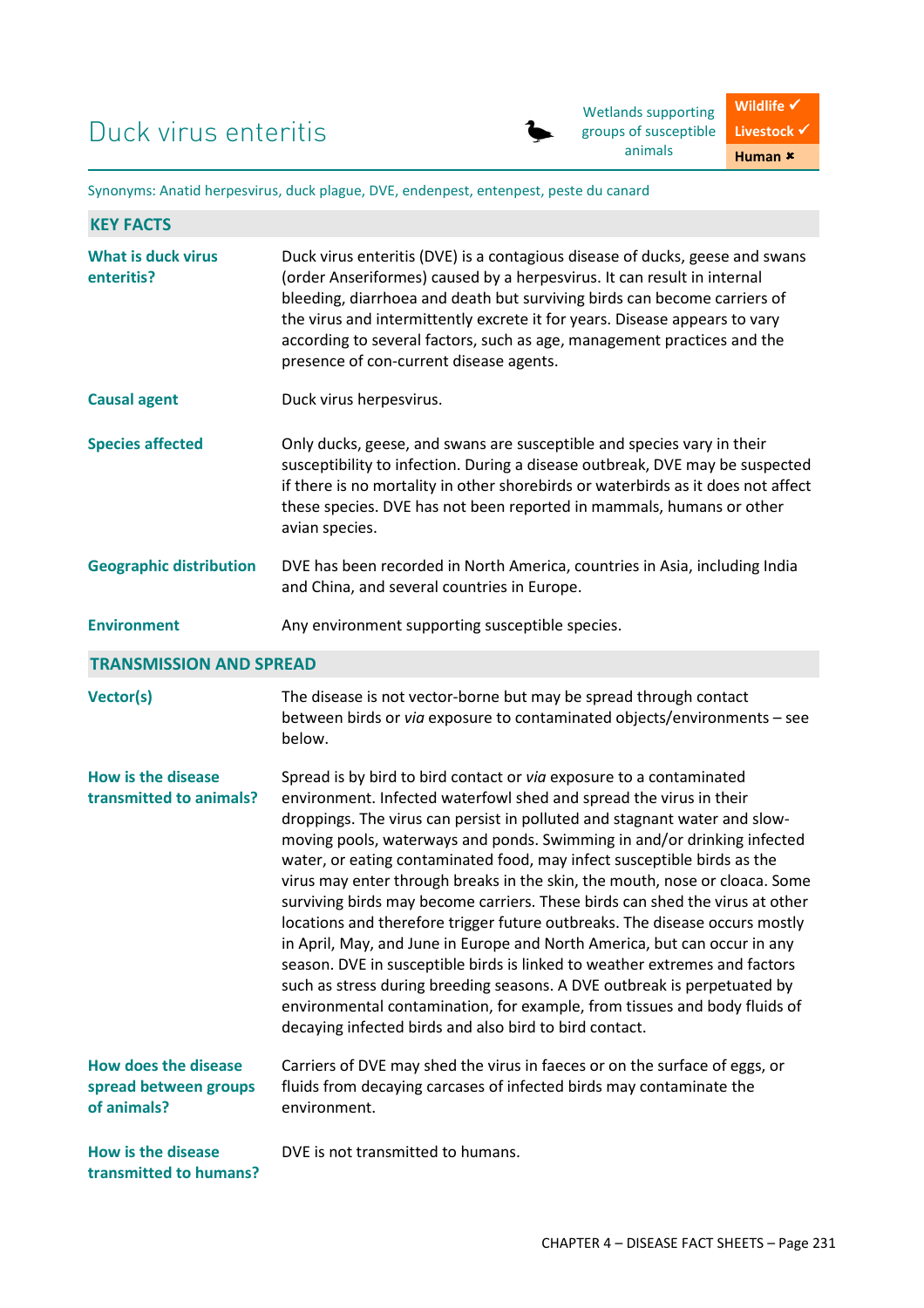## **IDENTIFICATION AND RESPONSE**

| <b>Field signs</b>                        | DVE infected birds show variable signs which can include a combination of<br>the following:                                                                                                                                                                                                                                                                                                                                                                                                                                                                                                                                                                                                |
|-------------------------------------------|--------------------------------------------------------------------------------------------------------------------------------------------------------------------------------------------------------------------------------------------------------------------------------------------------------------------------------------------------------------------------------------------------------------------------------------------------------------------------------------------------------------------------------------------------------------------------------------------------------------------------------------------------------------------------------------------|
|                                           | loss of appetite<br>ш<br>listlessness, weakness and depression<br>ш<br>weight loss<br>×<br>dehydration<br>ш<br>excessive water intake<br>×<br>watery diarrhoea<br>ш<br>eye watering, and pasted eye-lids, associated with avoidance of bright<br>×<br>light<br>nasal discharge<br>ш<br>ruffled feathers and soiled vents<br>ш<br>a blue colouration to the bill<br>×<br>prolapsed penis<br>ш<br>an ulcerative "cold sore" lesion under the tongue<br>×<br>drop in egg production<br>ш<br>impaired movement, lack of muscle control and inability to fly<br>×<br>bloody discharge from the bill and vent<br>×<br>series of convulsions<br>$\mathcal{L}_{\mathcal{A}}$<br>sudden death.<br>ш |
|                                           | It is not possible to diagnose DVE on clinical signs alone but the disease<br>should be suspected when acute deaths are seen in susceptible species of<br>ducks, geese and swans. It is important to differentiate field signs from<br>those of pesticide poisoning or other diseases such as avian cholera.                                                                                                                                                                                                                                                                                                                                                                               |
| <b>Recommended action if</b><br>suspected | This is a potentially important poultry disease and if suspected a veterinary<br>diagnostic laboratory should be contacted and submission of samples<br>discussed. This may involve submitting freshly dead birds, recently<br>euthanased birds or tissue samples.                                                                                                                                                                                                                                                                                                                                                                                                                         |
|                                           | Where possible whole birds should be submitted as opposed to tissues, but<br>where this is not an option, remove the bird's liver, wrap in clean<br>aluminium foil and place frozen in a plastic bag for shipping. Great care<br>should be taken when packaging specimens to avoid contamination of<br>packing materials and decomposition en route.                                                                                                                                                                                                                                                                                                                                       |
|                                           | Any carcases should be incinerated and the area used to process the<br>carcases and associated equipment disinfected.                                                                                                                                                                                                                                                                                                                                                                                                                                                                                                                                                                      |
|                                           | In livestock settings, quarantine, depopulation, cleaning and disinfection of<br>affected premises are crucial to prevent disease spread.                                                                                                                                                                                                                                                                                                                                                                                                                                                                                                                                                  |
| <b>Diagnosis</b>                          | Presumptive diagnosis of DVE is based on clinical signs, gross pathology and<br>histopathology. Confirmation requires identification of the virus by viral<br>isolation or PCR. The herpesvirus may be isolated from the liver, spleen and<br>kidneys of infected birds. DVE carriers are in a state known as latency. It is<br>during this period that the virus cannot be detected by standard methods of<br>virus isolation.                                                                                                                                                                                                                                                            |
|                                           |                                                                                                                                                                                                                                                                                                                                                                                                                                                                                                                                                                                                                                                                                            |

## **PREVENTION AND CONTROL IN WETLANDS**

## **Environment** DVE virus is resilient and can remain viable in the environment for many weeks under certain conditions. However, at pH 3 and below and at pH 11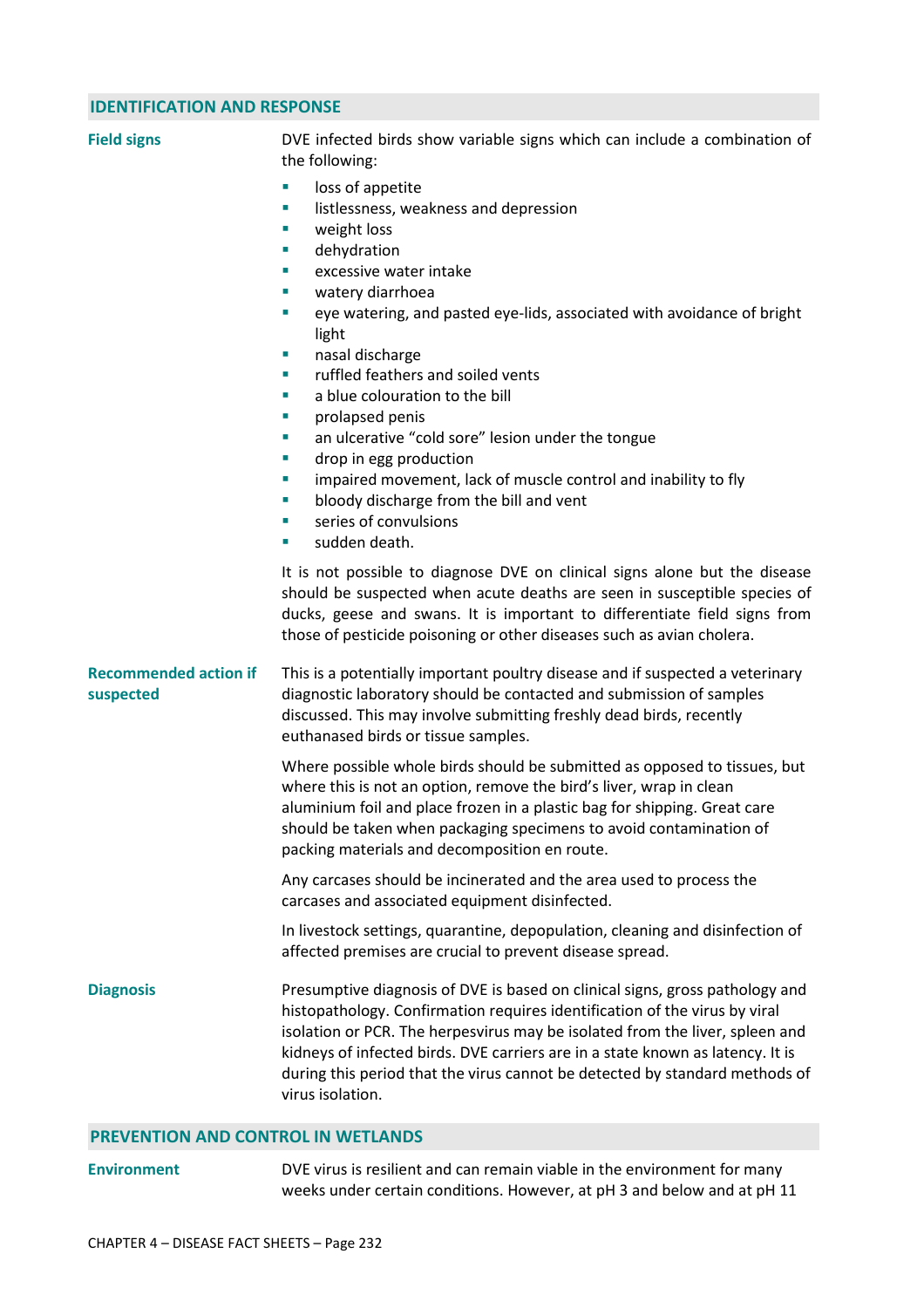|                  | and above, the virus is inactivated. Therefore, decontamination in domestic<br>birds may be conducted e.g. by chlorination of contaminated water or by<br>raising the pH or burning contaminated land. Burning of outbreak site<br>materials and decontamination (including physical structures) should also<br>be carried out. The collection and disposal of carcases by incineration<br>should be meticulous and systematic. Personnel and equipment associated<br>with carcase disposal should be decontaminated using chlorine bleach and<br>phenol-based disinfectants before leaving the outbreak site to prevent<br>mechanical spread to other waterfowl locations.                                                                                                                          |
|------------------|------------------------------------------------------------------------------------------------------------------------------------------------------------------------------------------------------------------------------------------------------------------------------------------------------------------------------------------------------------------------------------------------------------------------------------------------------------------------------------------------------------------------------------------------------------------------------------------------------------------------------------------------------------------------------------------------------------------------------------------------------------------------------------------------------|
| <b>Livestock</b> | The risks to commercial ducks and geese and captive wildfowl are greatest<br>in free-range or open field systems especially if free-living wildfowl have<br>access. To date no effective treatment for DVE exists.                                                                                                                                                                                                                                                                                                                                                                                                                                                                                                                                                                                   |
|                  | In order to prevent rapid disease spread DVE requires rapid response and<br>aggressive actions. The aim is to reduce exposure of the virus to populations<br>of birds at risk, both as a source for potential infection and during<br>outbreaks. Birds in a state of latency pose the greatest problem for disease<br>prevention and control and being asymptomatic they are difficult to detect.<br>Due to the fact that surviving birds are likely to become carriers,<br>eradication of infected flocks (including eggs) may be required, and<br>appropriate veterinary advice should be obtained.                                                                                                                                                                                                |
|                  | A live vaccine is available to control DVE in birds over 2 weeks of age and<br>ducks gain active immunity when vaccinated subcutaneously or<br>intramuscularly.                                                                                                                                                                                                                                                                                                                                                                                                                                                                                                                                                                                                                                      |
| <b>Wildlife</b>  | The presence of domestic wildfowl in wetlands (especially highly<br>susceptible muscovy ducks) greatly increases the risk of disease<br>transmission to free-living wildfowl, hence this practice should be avoided if<br>at all possible. Control in wildlife necessitates a system of rapid response to<br>prevent spread by reducing exposure to the virus both in the environment<br>and specifically at an outbreak site. Control actions include appropriate<br>disinfection of an outbreak site, possible drainage of water bodies if<br>appropriate and correct disposal of carcases.                                                                                                                                                                                                        |
|                  | In response to the potential devastating effects of DVE to continental<br>wildfowl populations by direct losses and impaired reproductive capability,<br>one of the wildlife agencies of the USA has developed a monitoring and<br>control plan for DVE. Control measures in place for outbreak areas include:<br>disinfection of contaminated soil, chlorination of affected waters,<br>quarantine of epidemic areas, removal and disposal of infected carcases<br>and depopulation of any captive flocks. Site specific responses are<br>coordinated by a national DVE monitoring system in the USA, which<br>includes state and federal agricultural and wildlife specialists. Although a<br>live vaccine may be considered for control of captive flocks this is not an<br>option in wild birds. |
|                  | Any release or reintroduction programmes should not use birds or eggs<br>from flocks with previous history of DVE unless certified DVE-free. Birds<br>selected for release should be confined 2 weeks prior to liberating and any<br>that die during that period should be submitted to a veterinary disease<br>diagnostic laboratory. If DVE is confirmed then no remaining birds should be<br>released.                                                                                                                                                                                                                                                                                                                                                                                            |